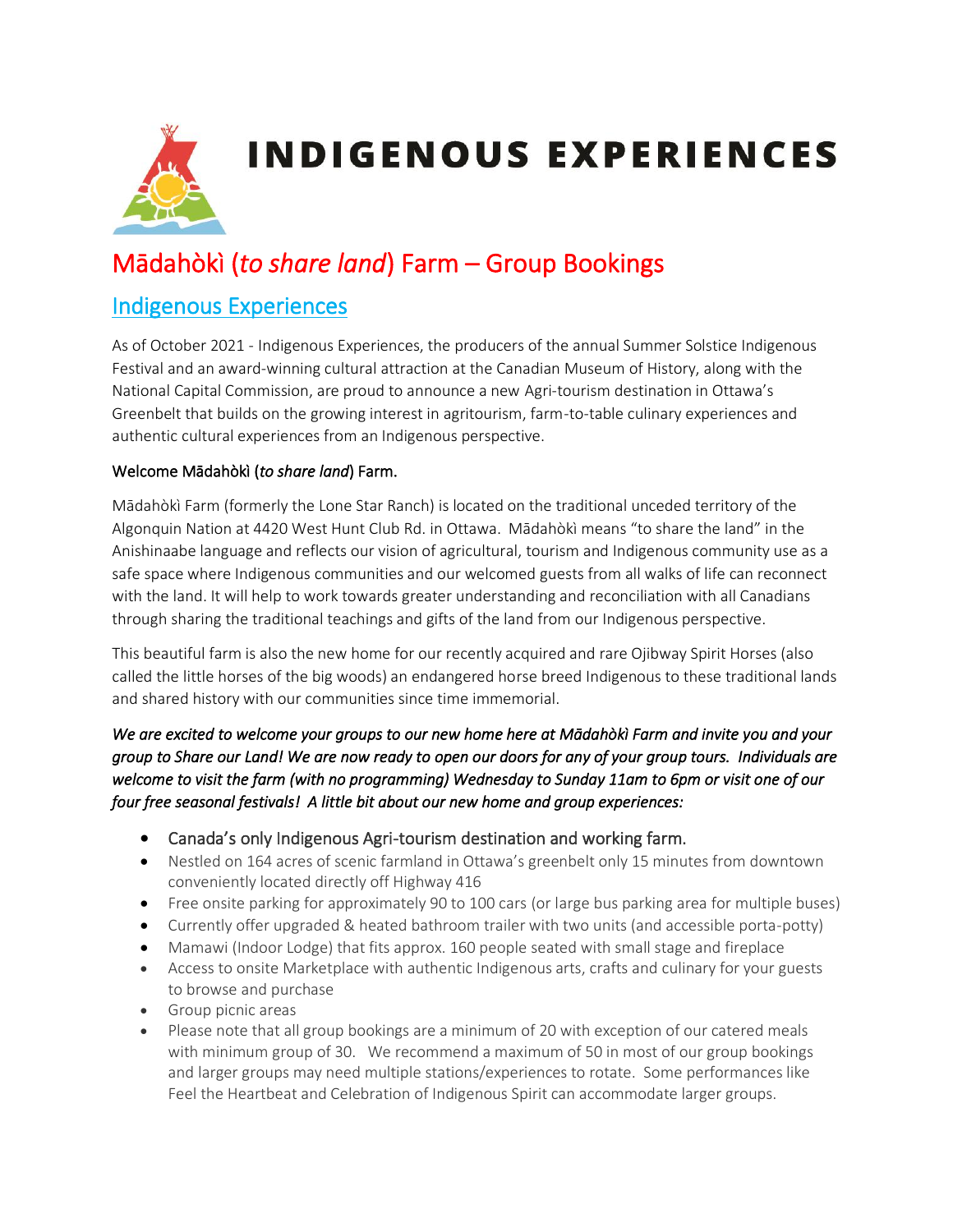

# **INDIGENOUS EXPERIENCES**

# **Rare Ojibwe Spirit Horses**

Witness the beauty and hear the stories of the Rare and Endangered Ojibwe Spirit Horses.

Indigenous Experiences are proud to welcome our new herd of the rare and endangered Ojibwe Spirit Horses to the Mādahòkì farm. These small horses really share their own story of resilience and sacred connection to the Ontario lands where they roamed free for thousands of years. You will have a chance to see these special little horses and hear their stories through the work of Artist Rhonda Snow with a painted series of stories she collected from the Elders across Turtle Island on their memories of this once wild horse.

**Cost is \$32.50 per person + tax. Minimum group of 20. Program – 1 hour.**

# **Traditional Tea and Bannock by the Fire**

One of our most popular "Indigenous Experiences" where groups can enjoy traditional Indigenous teas and cooking your own Bannock over a rustic bonfire completes any visit to the Farm. This program will have you rolling up your sleeves to prepare and cook your own Bannock over the open fire. Then relax around the fire and enjoy some of our traditional teas! Your Cultural Ambassador will share songs, stories, and some of our cultural teachings.

**Cost \$39 per person + tax -Minimum group of 20. Program 1.5 to 2 hours.** 

### **Feel the Heartbeat Workshop**

Visitors and guests will explore our strong connection to Mother Earth through her "Heartbeat" while learning a new song and exploring musical connections through this interactive workshop. This music workshop is interactive where the audience participates with rattles and a stomp dance.

#### **Cost is \$27.50 per person – Minimum group of 20. Program 45 mins to 1 hour.**

### **Guided Legacy Trail/ Medicine Walk**

Walk our rustic legacy trail with one of our ambassadors – sharing stories of the lands and listen to healing properties that our natural plants hold.

Enjoy land-based experiences and learn about Indigenous culture and heritage; and reconnect to the land and gain traditional knowledge about the seasons and the moons plants and wildlife important to Indigenous people. Also lining the trails, are important messages of Reconciliation on the rocks painted and left by our previous visitors (available as an add on the experience). These are rustic trails and require appropriate outdoor footwear to enjoy.

**Cost is \$27.50 per person – minimum group of 20. Program 45 mins to 1 hour.**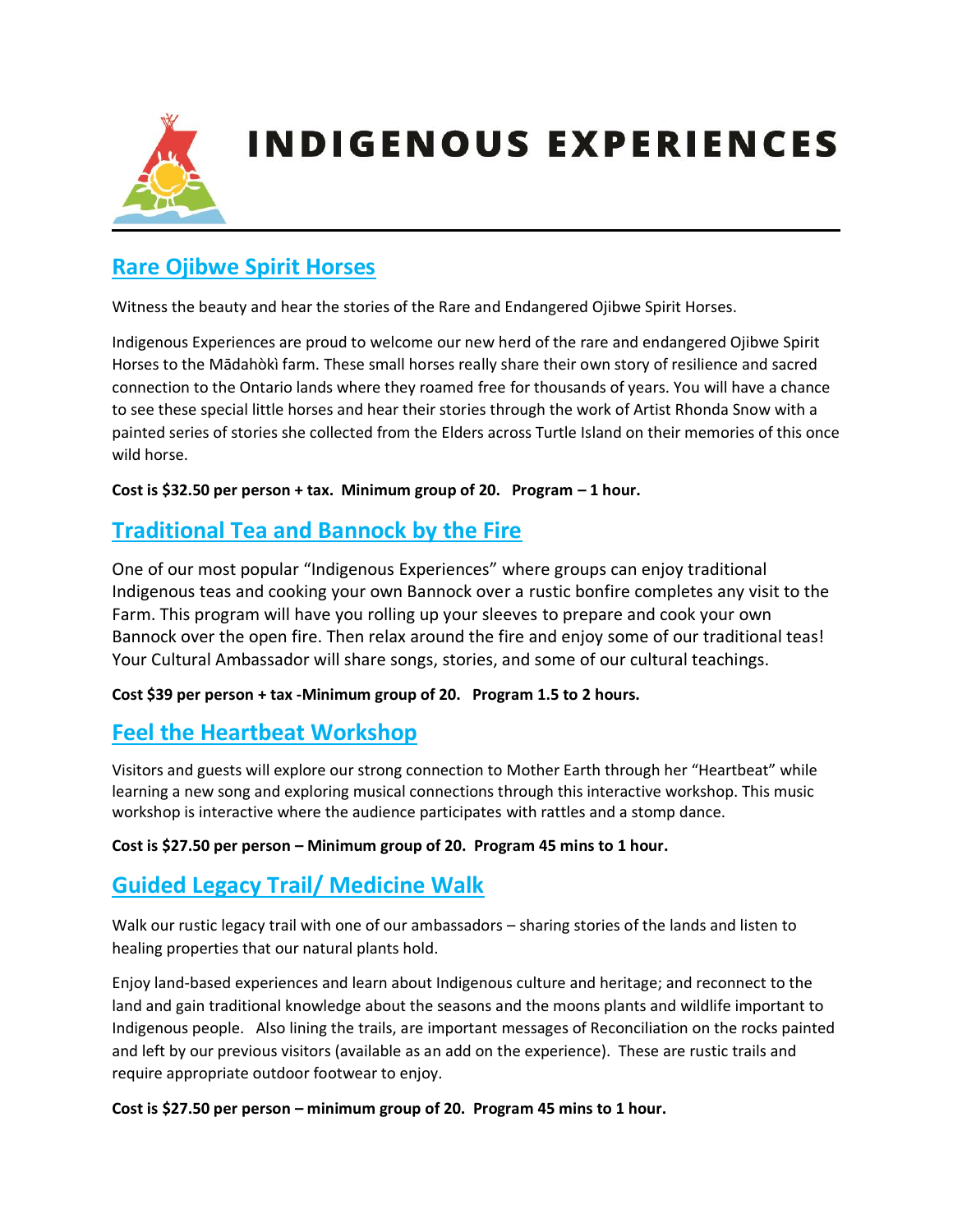# **Reconciliation Rocks**

Visit our Reconciliation Rock Station & paint your own reconciliation rock – Write or draw your own message or picture of reconciliation on a personalized orange rock and leave your mark along our Legacy trail! The material costs cover the cost of purchase, cleaning, painting, and varnish of your rocks. We encourage any groups that can, also make a donation to the work being done for reconciliation and survivors to any charitable group, including our partner Legacy of Hope found on the website.

#### **Add on to any other program - \$7.50 per participant.**

# **Bonfire**

Add a rustic bonfire to any of your experiences. This cost includes firewood and an ambassador to join your group fireside for up to two hours.

**\$15 per person added onto any other program. Minimum group of 20.**

# **Make and Take Creative Workshops**

# **Dreamcatcher /Medicine Wheel**

Lead by one of our ambassadors, this workshop will have your guests making their own dreamcatcher and learning about the traditional origin story of dreamcatchers or the teachings of the medicine wheel with 4 sacred colours, directions, and medicines.

#### **Cost is \$27.50 per person including kit. Minimum group of 20.**

# **Corn Husk Dolls**

Lead by one of our ambassadors, this workshop uses the husks from corn to create a traditional no face doll. In Indigenous tradition – the dolls have no face, and you will learn the meaning behind that.

#### **Cost is \$27.50 per person including supplies. Minimum group of 20.**